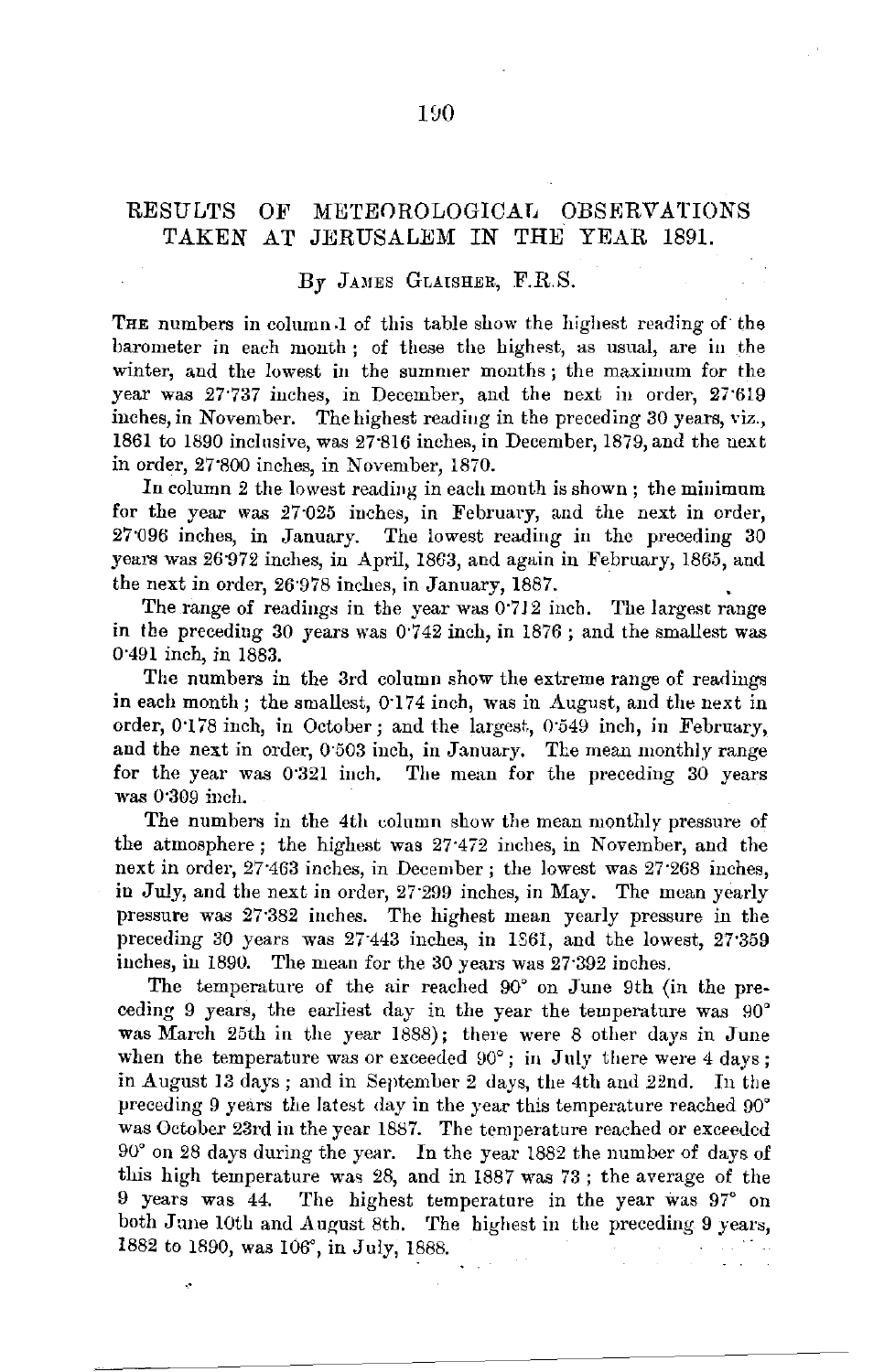## MONTHLY METEOROLOGICAL TABLE

Deduced from observations taken at Jerusalem, by JOSEPH GAMEL, in a garden, well within the city, about 2,500 feet above the level of the Mediterranean Sea, open on all sides. Latitude, 31° 46' 40" N., Longitude, 35° 13' 30" E.

|                       |          |            | Pressure of atmosphere in month-<br>Corrected to 32° Fahrenheit. |              |                                       |          |           |          | Temperature of the air in month at 9 a.m. |                                         |                                   |          |              | Mean reading at<br>9 a.m. |                            |                               | Vapour at 9 a.m.                       |                                                                            |                           | air.<br>ិច                            | Wind.<br>Relative proportions of. |                         |                  |                  |                        |                  |                                 |                | Rain.                            |                                                    |               |
|-----------------------|----------|------------|------------------------------------------------------------------|--------------|---------------------------------------|----------|-----------|----------|-------------------------------------------|-----------------------------------------|-----------------------------------|----------|--------------|---------------------------|----------------------------|-------------------------------|----------------------------------------|----------------------------------------------------------------------------|---------------------------|---------------------------------------|-----------------------------------|-------------------------|------------------|------------------|------------------------|------------------|---------------------------------|----------------|----------------------------------|----------------------------------------------------|---------------|
| Months.               |          | Highest.   | $\sim$<br>Lower                                                  | A.<br>Range. | $\sim 10^6$<br>Mean.                  | High     | Lowest.   | ltange.  | all highest.<br>ិ<br>Mean                 | lowerest<br>$\overline{a}$<br>ď<br>Mean | range.<br>$_{\rm{dally}}$<br>Nean | Mean.    | bulb.<br>Dry | 1 A<br>bulb.<br>ಕ<br>ጅ    | point.<br>`B≍<br><b>Pe</b> | vapour.<br>ិ<br>Elastic force | cubic foot<br>Weight in a c<br>of air. | Additional weight required for satura-<br>quired for satura-<br>tion.<br>∢ | humidity.<br>°£<br>Degree | foot<br>cubic.<br>್ಷ<br>៉ិច<br>Weight | 'N.                               | N.E.                    | Е.               | S.E.             | s.                     | S.W.             | w.                              | N.W            | cloud.<br>$+2$<br>$\blacksquare$ | $\overline{5}$<br>Number of days<br>which it fell. | collected.    |
|                       |          |            |                                                                  |              |                                       | $\circ$  | $\Omega$  | $\sim$   |                                           | $\circ$                                 |                                   |          |              |                           |                            |                               | $\sim$                                 |                                                                            | $\circ$                   |                                       |                                   |                         |                  |                  |                        |                  |                                 |                |                                  |                                                    | in.           |
| 1891.                 |          | in.        | in.                                                              | in,          | in.                                   |          |           |          | $\circ$                                   |                                         | $\circ$                           | $\circ$  |              | $\circ$                   | $\circ$                    | in.                           | grs.                                   | grs.                                                                       |                           | grs.                                  |                                   |                         |                  |                  |                        |                  |                                 |                |                                  |                                                    | 10.23         |
| January<br>$\cdots$   |          | $27 - 599$ | 27.096                                                           | 0.503        | 27.415                                | 61.0     | 31.5      | 29.5     | $51-2$                                    | 40.5                                    | $10 - 7$                          | 45.9     | 46.7         | 44.7                      | 42.5                       | $-272$                        | 3.2                                    | 0.6                                                                        | 86                        | 502                                   | $\boldsymbol{2}$                  | 5                       | $\overline{2}$   | $\boldsymbol{2}$ | $\Omega$               | 10               | $\bf{2}$<br>$\ddot{\mathbf{z}}$ | -8             | 7.3                              | 16                                                 | $6 - 22$      |
| February<br>$\cdots$  | $\cdots$ | 27.574     | $27 - 025$                                                       | 0.549        | 27.387                                | 60.0     | $.30 - 0$ | 30.0     | 50.5                                      | 38.2                                    | $12 - 3$                          | 44.4     | 46.5         | 43.1                      | 39.3                       | $-241$                        | 2.8                                    | 0.9                                                                        | 77                        | 501                                   | $\boldsymbol{2}$                  | 8                       | -1.              | $\bf{0}$         | 0                      | 6                | 3                               | 8              | 4.8                              | 11                                                 |               |
| March<br>$\cdots$     |          | 27.555     | 27.283                                                           | 0.272        | 27.417                                | $85 - 0$ | 32.0      | 53.0     | $63 - 2$                                  | 42.3                                    | $20 - 9$                          | $52 - 7$ | 56.4         | 49.4                      | 42.9                       | .278                          | 3.1                                    | 1.9                                                                        | 60                        | 492                                   | -1                                | 6                       | $\overline{4}$   | 4                | $\bf{0}$               | $\boldsymbol{4}$ | 8                               | $\overline{4}$ | 4.6                              |                                                    | 3.38          |
| April<br>$\cdots$     | $\cdots$ | 27.557     | 27.271                                                           | 0.286        | $27 - 398$                            | $86 - 5$ | 43.0      | 43.5     | 72.0                                      | $52 - 7$                                | $19-3$                            | $62 - 4$ | 65.2         | 54.1                      | 45.0                       | •299                          | 3.3                                    | 3.5                                                                        | 48                        | 483                                   | $\epsilon$                        | 6                       | $\overline{4}$   | 6                | $\Omega$               |                  | 6                               | 6              | 4.3                              | 5                                                  | 0.25          |
| May<br>$\cdots$       | $\cdots$ | 27.424     | $27 - 164$                                                       | 0.260        | $27 - 299$                            | 89.0     | 49.5      | 39:5     | 80.4                                      | 58.7                                    | 21.7                              | 69.5     | $73 - 2$     | 59.3                      | 49.0                       | •348                          | 3.8                                    | 5:1                                                                        | 42                        | 475                                   | $\mathbf 0$                       | $\overline{\mathbf{r}}$ |                  | õ                | $\boldsymbol{3}$       | $\overline{4}$   | 8                               | -3             | 4.4                              | -3                                                 | 0.35          |
| June<br>$\cdots$      | $\cdots$ | 27.455     | $27 - 251$                                                       | 0.204        | 27.364                                | $97 - 0$ | 52.0      | 45.0     | 86.6                                      | $60-2$                                  | $26 - 4$                          | 73.4     | 78.9         | $62 - 3$                  | 50.9                       | $-373$                        | 4.0                                    | 6.6                                                                        | 38                        | 470                                   | $\overline{4}$                    | 3                       | $\cdot$ 3        | $\bf{0}$         | $\Omega$               |                  | 10                              | -9             | 0.7                              | $\Omega$                                           | 0.00          |
| July<br>$\cdots$      |          | $27 - 475$ | 27.169                                                           | 0.306        | $27 - 268$                            | 95.5     | 61.0      | $34 - 5$ | 86.8                                      | 66.0                                    | 20.8                              | $76 - 4$ | 80.7         | 66.6                      | 57.0                       | •465                          | 5.0                                    | 6.2                                                                        | 44                        | 466                                   | 5                                 | $\overline{4}$          | $\mathbf{0}$     | $\mathbf 0$      | $\bf{0}$               | 5                | $\overline{4}$                  | 13             | 0.4                              | $\Omega$                                           | 0.00          |
| August<br>$\cdots$    |          | 27.374     | 27.200                                                           | 0.174        | 27.306                                | 97.0     | 62.0      | 35.9     | 89.6                                      | $66 - 9$                                | 22.7                              | 78.2     | $82 - 9$     | 66.2                      | 55.1                       | .434                          | 4.7                                    | 7.3                                                                        | 39                        | 465                                   | $\boldsymbol{3}$                  | $\mathbf{1}$            | $\boldsymbol{2}$ | $\boldsymbol{2}$ | $\Omega$               | 6                | $\overline{4}$                  | 13             | 0.9                              | $^{\circ}$                                         | 0.00          |
| September<br>$\cdots$ | ا ۱۰۰۰   | 27.462     | $27 - 273$                                                       | 0.189        | $27 - 387$                            | $92-0$   | $59 - 0$  | 33.0     | 84.9                                      | $62 - 4$                                | $22 - 5$                          | 73.6     | $76 - 8$     | $65 - 9$                  | $58 - 2$                   | $-484$                        | 5.3                                    | 4.6                                                                        | 52                        | 472                                   | 5                                 | $\boldsymbol{2}$        | $\Omega$         | $\Omega$         | $\bf{0}$               | $\Omega$         | 6                               | 17             | 2.2                              | $^{\circ}$                                         | 0.00          |
| October<br>$\cdots$   | $\cdots$ | $27 - 501$ | 27.323                                                           | 0.178        | 27.407                                | 86.0     | 55.0      | $31 - 0$ | $78 - 6$                                  | 59.9                                    | 18.7                              | 69.3     | 72.8         | 61.8                      | 53.6                       | .413                          | 4.6                                    | 4.0                                                                        | 51                        | 476                                   | $\overline{4}$                    | $\tilde{\mathbf{p}}$    | $\boldsymbol{2}$ | 5                | $\Omega$               | 5                |                                 | 9              | 5.3                              | -3                                                 | 0.40          |
| November<br>$\cdots$  |          | $27 - 619$ | 27.174                                                           | 0.445        | $27 - 472$                            | 83.0     | 41.0      | 42.0     | 66.3                                      | 52.3                                    | 14.0                              | 59.3     | 61.9         | 55.3                      | 49.7                       | $-356$                        | 4.3                                    | 2.2                                                                        | 64                        | 487                                   | 1                                 | 5                       | -3               | 3                |                        | 5                | 4                               | 8              | 4.0                              | -6                                                 | 2.80          |
| December<br>$\cdots$  |          | 27.737     | $27 - 252$                                                       | 0.485        | $27 - 463$                            | 71.8     | 30.0      | $41 - 8$ | 55.4                                      | 44.4                                    | 11.0                              | 49.9     | 51.4         | 47.6                      | 43.7                       | $+286$                        | 3.2                                    | 1:0                                                                        | 76                        | 498                                   | $\mathbf{2}$                      |                         | $\mathbf{1}$     | $\Omega$         | $\Omega$               | $\overline{7}$   | 10                              | -7             | 6.7                              | 15                                                 | 11.09         |
| Means                 |          | 27.528     | $27 - 207$                                                       | 0.321        | فافاها ومستلفا بالسلسسة<br>$27 - 382$ | 83.7     | 45.5      | $38 - 2$ | $72 - 1$                                  | $53 - 7$                                | $18 - 4$                          | 62.9     | $66 - 1$     | $56 - 4$                  | 48.9                       | $-354$                        | 3.9                                    | 3.7                                                                        | 56                        | 483                                   | sum.<br>-30                       | sum.<br>56              | sum.<br>23       | sum.<br>27       | sum.<br>$\overline{4}$ | sum.<br>$-54$    | sum.<br>.66                     | sum<br>105     | 3.6                              | sum.<br>68                                         | sum.<br>34.72 |
|                       |          |            | $\bf{2}$                                                         | 3            |                                       | 5        | 6         | 7        | 8                                         | 9                                       | 10                                | 11       | 12           | 13                        | 14                         | $15\,$                        | 16                                     | $-17$                                                                      | 18                        | 19                                    | 20                                | 21                      | 22               | 23               | 24                     | 25               | 26                              | 27             | 28                               | 29                                                 | 30            |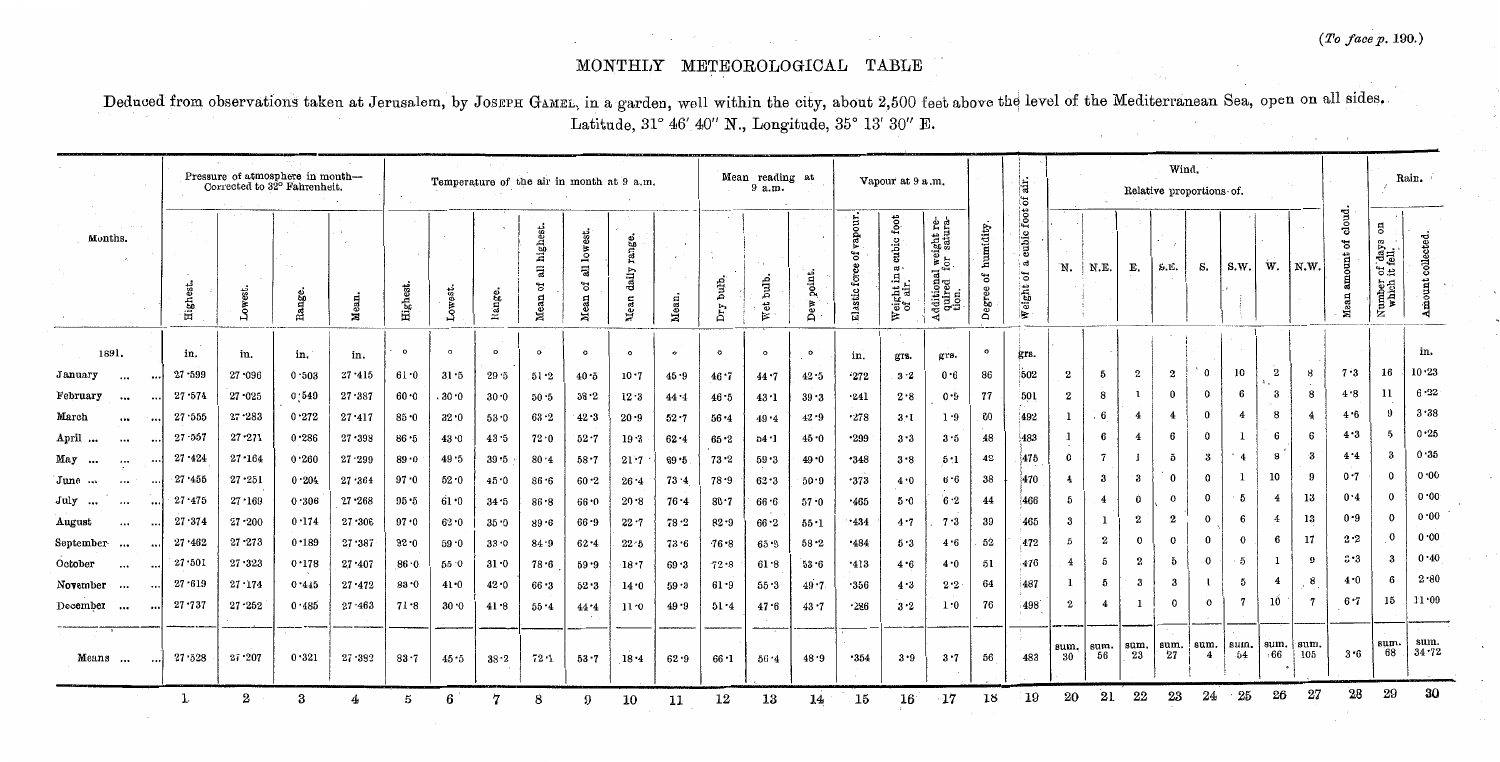The temperature of the air was as low as 30°·0 on February 25th, and again on December 26th. In January it was at or below 32° on 2 nights, and as low or lower than 40° on 13 other nights. In the months of February, March, and December it was at or below 32° on 2, 1, aud 2 nights respectively, and as low or lower than 40° on 21, 5, and 6 other nights respectively. Thus the temperature was as low or lower than 40° on 52 nights during the year. In the year 1885 the number of nights of this low temperature was  $23$ , and in 1886 was  $97$ ; the average for the 9 years was 52. The lowest temperature in the preceding 9 years was 26° 5, in January, 1890.

The highest temperature of the air in each month is shown in column 5. In February it was  $60^{\circ}$ , being  $7^{\circ}$ ? below the mean of the nine high day temperatures in February in the preceding 9 years. The high day temperature was above its average in January, March, April, June, November, and December, and below in the other months. The mean for 1ihe year was 83°·7, being 0°·4 below the average of 9 years. The highest in the year was 97°, in both June and August.

The lowest temperature of the air in each month is shown in column 6. In both February and December it was 30°0, being 4°4 and 4°1 respectively below their averages; in January it was 31°·5, or 0°·4 below its average; and in March 32°, or 1°·8 below its average ; in the remaining months it was generally above. The mean for the year was  $45^{\circ}$ :5, being  $1^{\circ}$ :1, above the average of 9 years.

The range of temperature in each month is shown in column 7 ; the numbers vary from 29°·5 in January to 53° in March. In the months of May, September, and October the rauges were small, owing to the low high day and high night temperatures, being 8°<sup>-</sup>7, 7°<sup>-</sup>3, and 10°<sup>-8</sup> respectively less than their averages. The mean range for the year was 38°·2, being 1°<sup>-5</sup> less than the average of 9 years.

The range of temperature in the year was 67°·0. The largest in the preceding 9 years was 76°·5, in each of the years 1884, 1886, and 1888, and the smallest, 63°·5, in the year 1885.

The mean of all the high day temperatures in each month is shown in column 8. The lowest was  $50^{\circ}$  5 in February, being  $3^{\circ}$  5 lower than the average. The highest was 89°·6, in August, being 0°•4 below the average of 9 years, and the next in order 86°·8, in July. The mean for the year was 72°·1, being 0°·2 below the average of 9 years.

The mean of all the low night temperatures is shown in column 9. The lowest was 38°2, in February, being 1°9 lower than the average. The highest was 66°9, in August, being 3°0 higher than the average. The mean for the year was  $53^{\circ}$ .7, or  $1^{\circ}$ :3 above the average of 9 years.

In column 10 the mean daily range of temperature in each month is shown; the smallest was  $10^{\circ}$ .7, in January, and the next in order, 11°·0, in December; the greatest was 26°·4, in June, and the next in order  $22^{\circ}$ .7, in August. The mean for the year was  $18^{\circ}$ .4, being  $1^{\circ}$  5 less than the average. The smallest ranges in the preceding 9 years were  $9^{\circ}$ . in January, 1883, and 9°·7, in December, 1890; the greatest were 33°·8,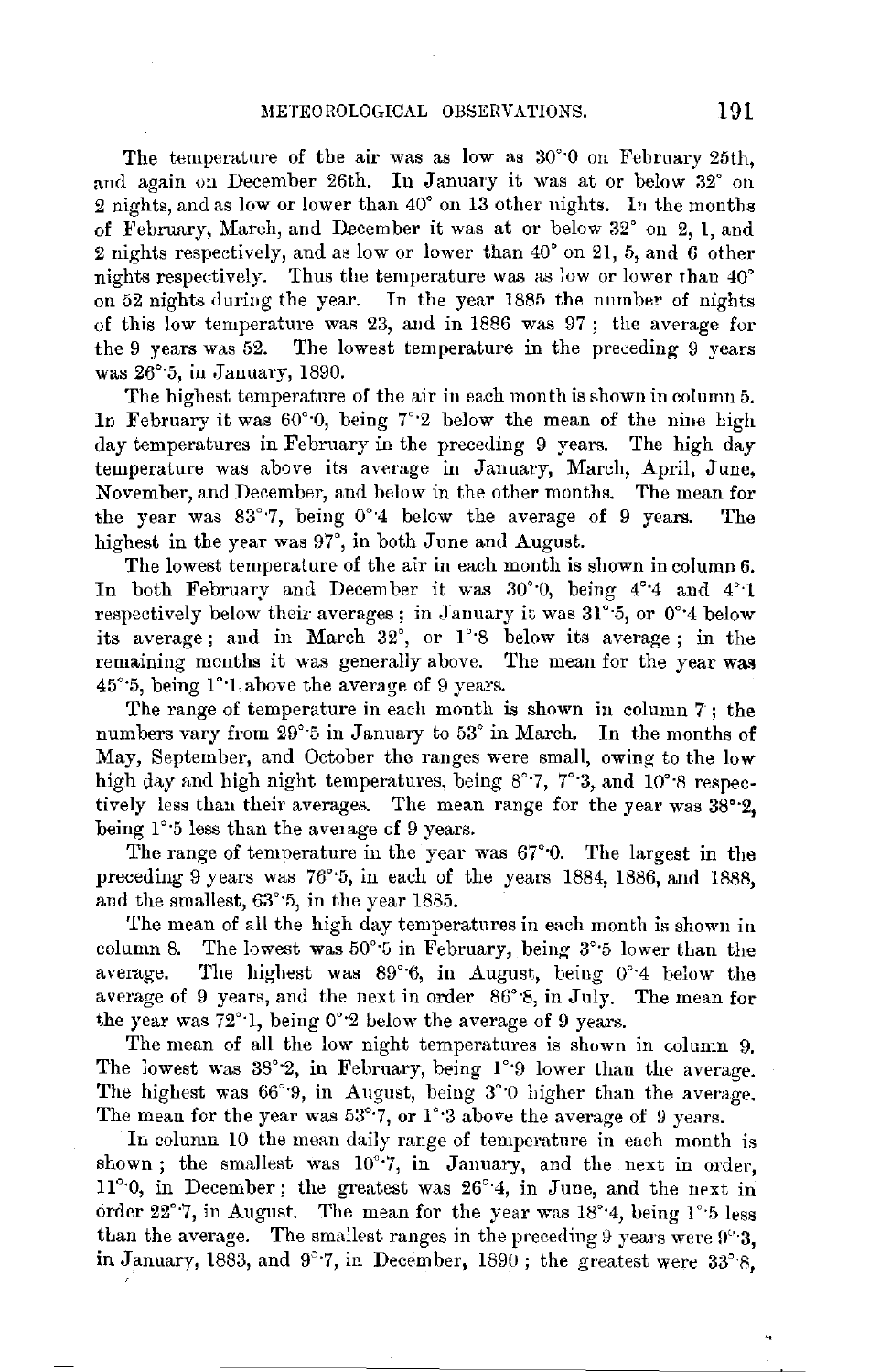in August, 1886, and 30°'1, in the same month of 1887. The smallest mean for the year was  $17°8$  in 1883, and the greatest,  $24°3$ , in 1886.

The mean temperature of the air, as found from the maximum and minimum temperatures only, is shown in each month in column 11 ; the lowest was  $44^{\circ}$ <sup>4</sup>, in February; and the next in order  $45^{\circ}$ 9, in January: the highest was 78°·2, in August, and the next in order 76°·4, in July. The mean for the year was  $62^{\circ}$ 9, exceeding the average of 9 years by 0° $\cdot$ 5. The lowest mean temperatures in the preceding 9 years were 39°·8, in January, 1890, and 42°<sup>-0</sup>, in December, 1886; the highest were 81<sup>°</sup><sup>-2</sup>, in August, 1890; and 81°·1, in July, 1888. The highest mean for the year was 63°·7, in 1885, and the lowest, 60°·1, in 1886.

February was the coldest month of the year, by reference to columns 5 and 6 it will be seen that it was below the average both by day and night. The nights of March and December were cold, but from April to November they were generally above their average, particularly so in the month of May, and from July to October.

The numbers in the 12th column are the mean readings of a dry bulb thermometer. If those in column 12 be compared with those in column 11, it will be seen that those in column 12 are a little higher in every month, the difference of the means for the year being  $3^{\circ}.2$ . The mean difference between the mean temperature of the air and that at 9 a.m. for the 9 years was 3°·1.

For a few days in the winter months the dry and wet-bulb thermometers read alike, or nearly so, but in the months from April to October the difference between the readings often exceeded 20°, and was as large as 26° on June 9th, and on August 5th and 8th.

In column 13 the mean monthly readings of the wet-bulb are shown; the smallest differenets between these and those of the dry bulb were  $2^{\circ}$ , in January, and  $3^{\circ}$ . 4, in February; the largest were  $16^{\circ}$ . in August, and 16°·6, in June. The mean for the year was 56°·4; that of the dry was 66°·1 ; the mean difference was 9°·7.

The numbers in column 14 are the temperature of the dew-point, or that of the temperature at which the air would be saturated by the quantity of vapour mixed with it; the smallest differences between these numbers and those in column 12, were 4°·2, in January, and 7°·2 in February; and the largest,  $28^{\circ}$ 2, in June, and  $27^{\circ}$ 8 in August. The mean temperature of the dew-point for the year was  $48^{\circ}$ (9); the mean for 9 years was  $50^{\circ}$  2.

The numbers in column 15 show the elastic force of vapour, or the length of a column of mercury in inches corresponding to the pressure of vapour; the smallest was 0·241 inch, in February, and the largest, 0·484 inch, in September. The mean for the year was 0·354 inch; the average of 9 years was 0-373 inch.

In column 16 the weight iu grains of the water in a cubic foot of air is shown; it was a little more than  $2<sub>x</sub><sup>3</sup>$  grains in February, and more than 5 grains in both July and September. The mean for the year was  $3.9$  grains; the average of  $9$  years was  $4.2$  grains.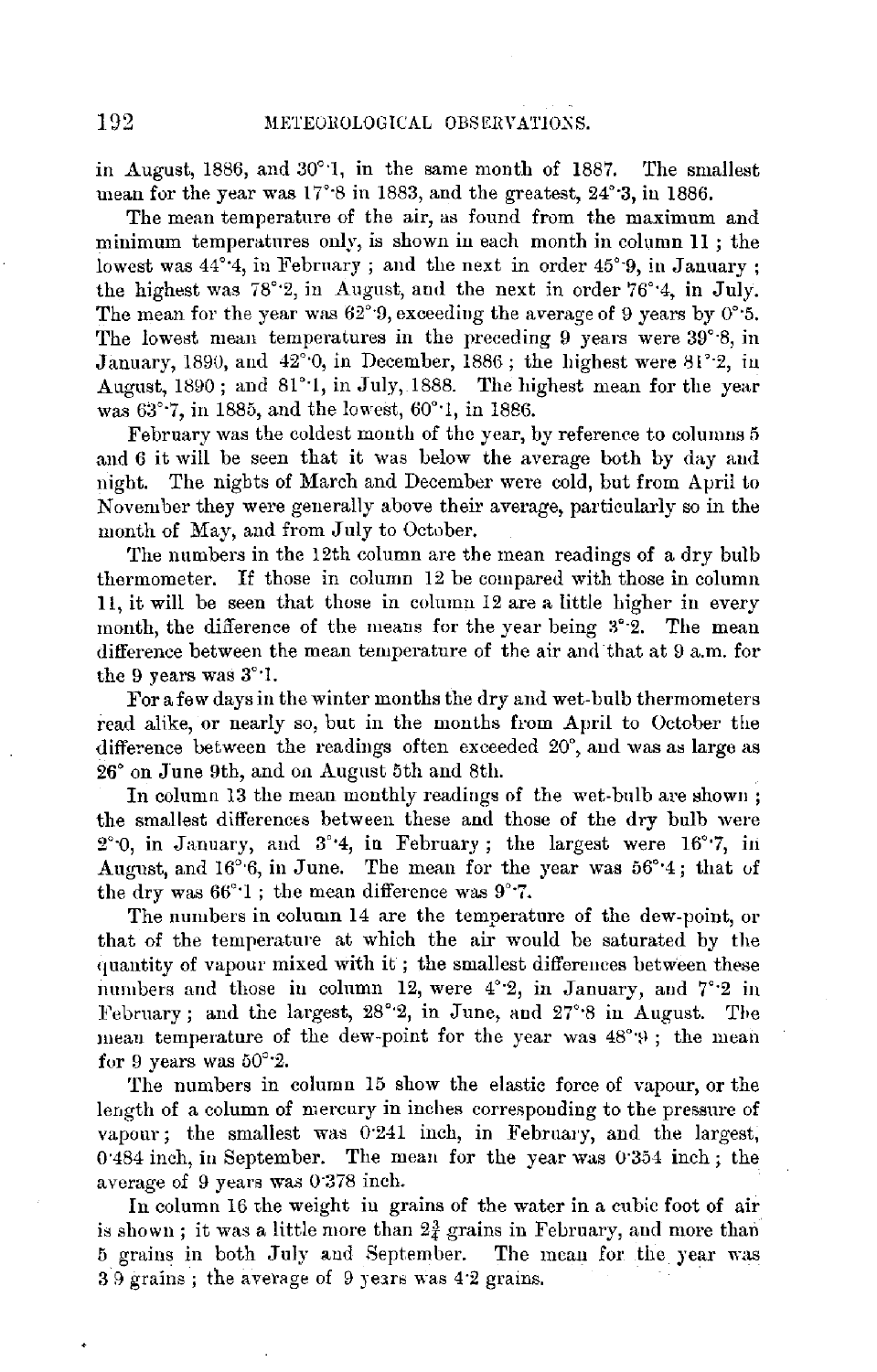In column 17 the additional quantity of water required to saturate a cubic foot of air is shown; it was less than one grain in both January and February, and more than 7 grains in August. The mean for the year was 3·7 grains; the average of 9 years was 3·3 grains.

The numbers in column. 18 show the degree of humidity of the air, saturation being represented by 100; the largest numbers appear in January, February, March, November, and December; and the smallest from April to October; the smallest of all was 38 in June. The mean, for the year was 56 ; that of the 9 years was 59.

The numbers in column 19 show the weight in grains of a cubic foot of air, under its mean atmospheric pressure, temperature, and humidity. The largest number was in January, decreasing month by month to the smallest in August, and then increasing to December. The mean for the year was 483 grains ; that of the 9 years was 483 grains.

The most prevalent winds in January were S.W. and N.W., and the least prevalent wind was S. ; in February the most prevalent were N.E. and N.W., and the least were S.E. and S.; in March the most prevalent were W. and N.E., and the least was S. ; in April the most prevalent were N.E., S.E., W., and N.W., and the least was S.; in May the most prevalent were W. and N.E., and the least was N.; in June the most prevalent were W. and N.W., and the least were S.E. and S.; in July the most prevalent were N.W., N., and S.W., and the least were E., S.E., and S.; in August the most prevalent were N.W. and S.W., and the least was S.; in September the most prevalent was N.W., and the least were E., S.E., S., and S.W.; in October the most prevalent was N.W., and the least was S. ; in November the most prevalent were N.W., N.E., and S.W., and the least were N. and S. ; and in December the most prevalent winds were W., S.W., and N.W., and the least were S.E. and S. The most prevalent wind for the year was N.W., which occurred on 105 times, of which 17 were in September, and 13 in both July and August ; and the least prevalent wind was S., which occurred on only 4 times during the year.

The total number of times of each wind are shown in the last line of columns 20 to 27 ; those winds less in number than the average of the preceding 9 years were-

| Ν.   | by             | 1  |
|------|----------------|----|
| E.   | $\overline{1}$ | 10 |
| S.E. | ,,             | з  |
| S.   | 37             | 8  |
| N.W. | ,,             | 1  |
|      |                |    |

and those winds greater in number than the average of 9 years were $-$ 

N.E. by 20 S.W. 
$$
\frac{1}{2}
$$
,  $\frac{1}{4}$ 

The numbers in column 28 show the mean amount of cloud in each month; the month with the smallest amount was July, and the largest,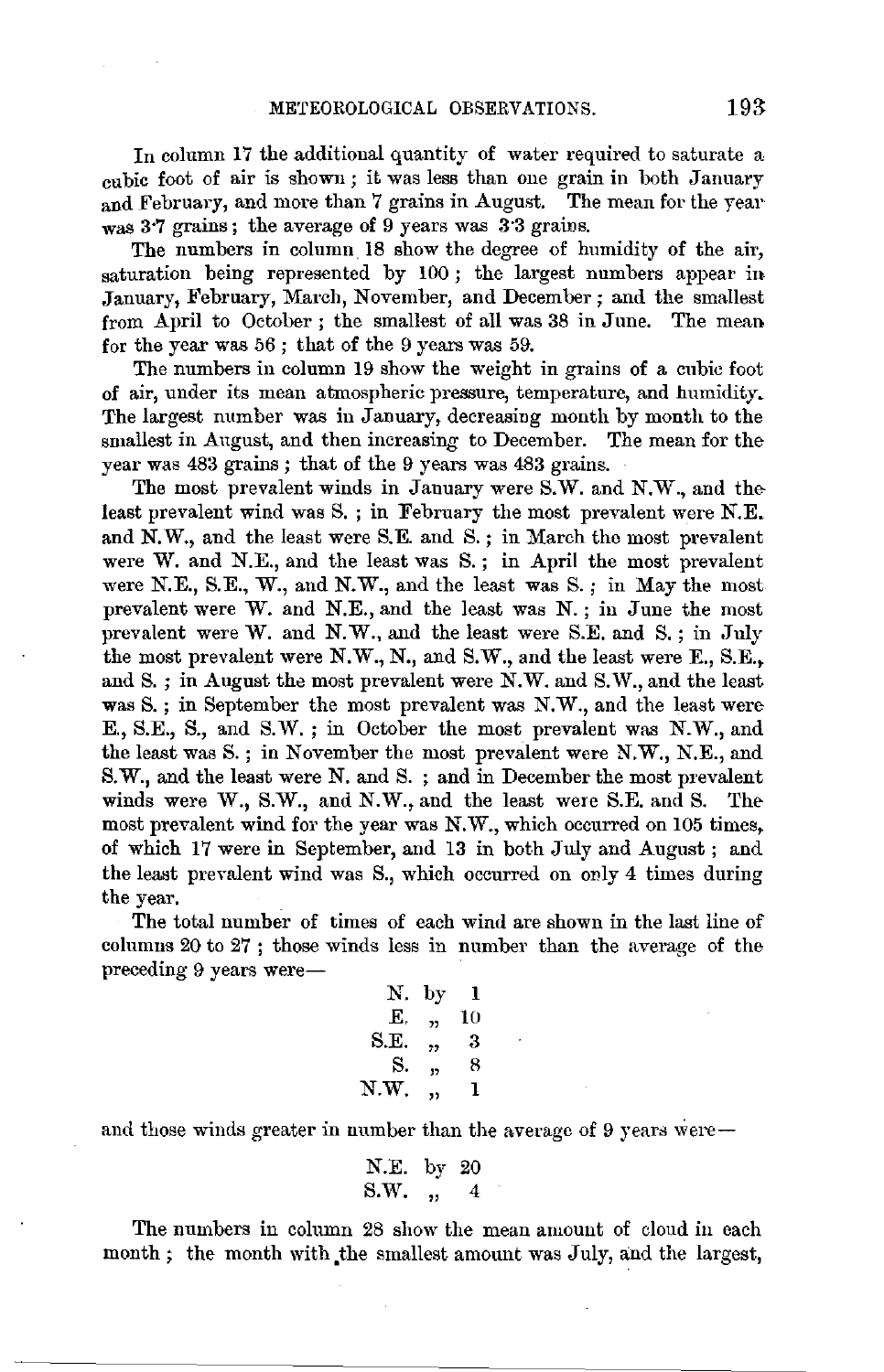January. Of the cumulus or fine weather clond there was only one instance; of the nimbus or rain cloud there were 28 instances, of which 7 were in January, 6 in February, and 5 in December, and only one instance from May to October; of the cirrus there were 18 instances; of the stratus 4 instances ; of the cirro cumulus 84 instances ; of the cumulus stratus 70 instances ; of the cirro stratus 2 instances ; and 148 instances of cloudless skies, of which 27 were in July, 24 in August, and 21 in June, and only 2 in January.

The largest fall of rain for the month in the year was 1109 inches. in December, of which 3:32 inches fell on the 25th, 2:22 inches on the 24th, and 2 inches on the 17th. The next largest fall for the month was 10·23 inches, in January, of which 2·71 inches fell on the 26th, and 1 ·75 inch on the 25th. No rain fell from May 31st till October 26th, making a period of 147 consecutive days without rain. The total fall of rain for the year was 34·72 inches, being 9"49 inches above the average for 32 years, viz., 1861 to 1892. The number of days on which rain fell was 68, being 13 more than the average.

### RESULTS OF METEOROLOGICAL OBSERVATIONS TAKEN AT TIBERIAS IN THE YEAR 1891.

#### By JAMES GLAISHER, F.R.S.

TnE numbers in column 1 of this table show the highest reading of the barometer in each month; the highest appear in the winter, and the lowest in the summer months; the maximum for the year was 31 ·175 inches, in December, and the next in order 31 087 inches, in January.

In column 2 the lowest reading in each month is shown ; the minimum for the year was 30·309 inches, in July; and the next in order 30·324 inches, in April.

The range of readings in the year was 0'866 inch. The range in the morning observations was 0·837 inch, being 0·125 inch greater than the range at Jerusalem.

The numbers in the 3rd column show the extreme range of readings in each month; the smallest was 0·277 inch, in August, and the next in order 0.278 inch, in September. The largest was 0.683 inch, in February, and the next in order 0·675 inch, in April.

The numbers in columns 4 and 5 show the mean monthly reading of the barometer at 8 a.m. and 4 p.m. ; and those in column 6 the lower reading at 4 p.m. than at 8 a.m.; the smallest difference between these two readings was 0·041 inch, in January, and the next in order 0·062 inch, in February; the largest was 0·106 inch, in June, and the next in order 0.096 inch, in April. In England in January the readings at 8 a.m. and 4 p.m. are practically the same ; in all other months the reading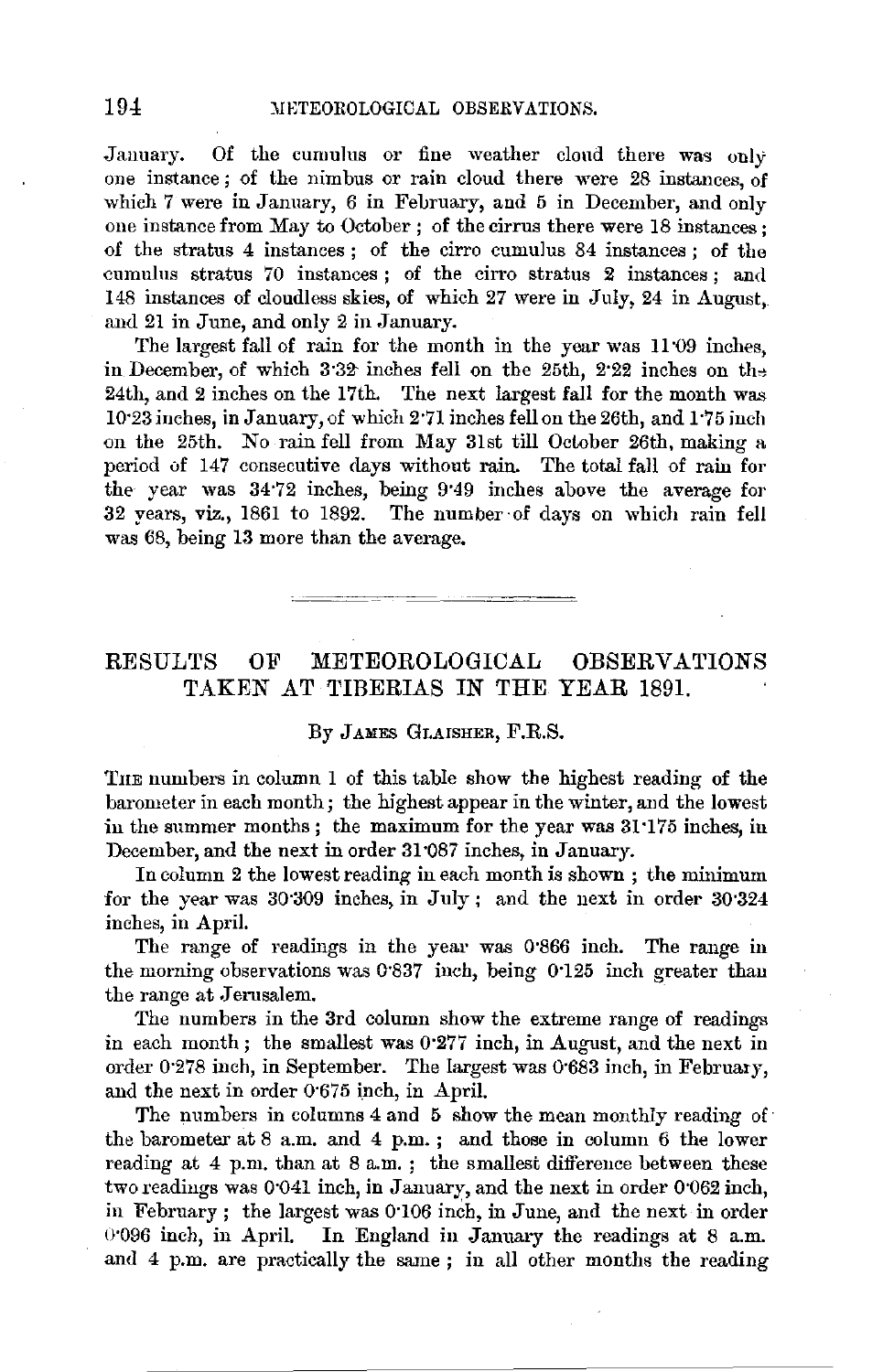# MONTHLY METEOROLOGICAL TABLE

Deduced from observations taken at Tiberias, by NAJUB NASSAR, at about 652 feet below the Mediterranean, and 30 feet above the level of the Sea of Galilee, open on all sides. Latitude, 32° 48' N.; Longitude, 35° 34' E.

|                                                              |                         |                  |       |                              |            |                                                                     |                                                                             |           | Temperature of the air in month. |                 |                                                   |                                        |                                          |          |                           |                      | 8 a.m.        |                               |                                           |                                                             |                           |                                |                                              |                  |                             | $^*$ 4 p.m.                   |                                     |                                                    |                                             |                           |                                               |               |
|--------------------------------------------------------------|-------------------------|------------------|-------|------------------------------|------------|---------------------------------------------------------------------|-----------------------------------------------------------------------------|-----------|----------------------------------|-----------------|---------------------------------------------------|----------------------------------------|------------------------------------------|----------|---------------------------|----------------------|---------------|-------------------------------|-------------------------------------------|-------------------------------------------------------------|---------------------------|--------------------------------|----------------------------------------------|------------------|-----------------------------|-------------------------------|-------------------------------------|----------------------------------------------------|---------------------------------------------|---------------------------|-----------------------------------------------|---------------|
| Pressure of atmosphere in month-corrected to 32° Fahrenheit. |                         |                  |       |                              |            |                                                                     |                                                                             |           |                                  |                 |                                                   |                                        | di.<br>Vapour.<br>Mean reading.<br>៵     |          |                           |                      |               |                               |                                           | Mean reading.<br>Vapour.                                    |                           |                                |                                              |                  |                             | air.<br>ቴ                     | Rain.                               |                                                    |                                             |                           |                                               |               |
| Months.                                                      | Highes                  | ēst              | ange. | a.m<br>$\infty$<br>ä<br>Mean | Á.<br>g    | at $4$ .<br>a.m.<br>reading<br>than at 8<br>$_{p.m.}^{\text{over}}$ | and<br>$\ddot{\phantom{a}}$<br>$\infty$<br>ី ខ<br>Mean<br>$4 \frac{1}{2}$ . | Highest.  | .owest.                          | Range.          | highest<br>$\overline{\overline{a}}$<br>ð<br>Mean | lowest.<br>$\overline{a}$<br>ä<br>Mean | range<br>daily<br>$\blacksquare$<br>Mea. | Mean.    | bulb.<br>$\Gamma_{\rm L}$ | $\frac{1}{2}$<br>Wet | point.<br>Dew | pour<br>5<br>force<br>Elastic | cubi<br>reight in a<br>foot of air.<br>B. | Additional weight re-<br>quired for satura-<br>tion.<br>-41 | humidity.<br>\$<br>Degree | cubic foot<br>ದ<br>ð<br>Weight | bulb.<br>$\mathbf{p}_{\mathbf{r}\mathbf{y}}$ | bulb.<br>Wet     | point.<br>$_{\mathrm{Dew}}$ | vapour.<br>័<br>Elastic force | cubic<br>in a<br>i air.<br>Weight i | $\frac{1}{2}$ aditional weight regimed for satural | humidity.<br>$\mathbf{\tilde{c}}$<br>Degree | cubic foot<br>Weight of a | g<br>of days<br>rain fell.<br>Number<br>which | collected.    |
| 1891,                                                        | in.                     | in.              | in.   | in.                          | in,        | in,                                                                 | in.                                                                         | $\circ$   | $\circ$                          | $\bullet$       | $\bullet$                                         | $\circ$                                | $\circ$                                  | $\circ$  | $\circ$                   | $\Omega$             | $\circ$       | in.                           | grs.                                      | grs.                                                        | $\circ$                   | grs.                           |                                              | $\bullet$        | $\cdot$ O                   | in.                           | gie.                                | grs.                                               | $\bullet$                                   | grs.                      |                                               | in.           |
| January<br>$\cdots$                                          | 31:087<br>              | 30.458           | 0.629 | 30.815                       | 30.774     | 0.041                                                               | 30.795                                                                      | 73.0      | 41.0                             | 32.0            | $65 - 7$                                          | 49.9                                   | 15.8                                     | $57 - 8$ | 55.4                      | 52.3                 | $49.3^*$      | .353                          | 4.0                                       | 1.0                                                         | 81                        | 554                            | 61.3                                         | $56-0$           | $51 - 5$                    | -380                          | 4.2                                 | $\cdot$ 1.8                                        | 70                                          | 546                       | 15                                            | 7.72          |
| February<br>$\cdots$                                         | 31.021<br>$\cdots$      | 30.338           | 0.683 | 30.814                       | $30 - 752$ | 0.062                                                               | $30 - 783$                                                                  | 69.0      | 42.0                             | 27.0            | $63 - 4$                                          | $46 - 9$                               | 16.5                                     | $55 - 2$ | 55.1                      | 51.5                 | 48.1          | .338                          | 3.8                                       | 1·1                                                         | 77                        | 554                            | $60 - 4$                                     | 54.6             | 49.5                        | $-355$                        | 3.9                                 | 1.9                                                | 67                                          | 547                       | 11                                            | 5.34          |
| March<br>$\cdots$                                            | $31 - 011$<br>$\cdots$  | 30.556           | 0.455 | 30.808                       | 30.726     | 0.082                                                               | $30 - 767$                                                                  | 86.0      | 45.0                             | 41.0            | 73.9                                              | 52.3                                   | 21.6                                     | $63-1$   | 63.3                      | $57 - 8$             | $53 - 2$      | $-405$                        | 4.5                                       | 2.0                                                         | 70                        | 545                            | 70.0                                         | $61 - 7$         | 55.3                        | $-438$                        | 4.8                                 | 3.2                                                | 60                                          | 536                       | $\overline{7}$                                | 1.91          |
| April<br>                                                    | $30 - 999$<br>$\ddotsc$ | 30.324           | 0.675 | 30.730                       | 30.634     | 0.096                                                               | 30.682                                                                      | 101.0     | 52.0                             | 49.0            | 84.6                                              | 59.5                                   | $25 - 1$                                 | 72.0     | 71.1                      | $63 - 3$             | 57.4          | $-472$                        | 5.2                                       | $3 \cdot 1$                                                 | 62                        | 534                            | 80.8                                         | 66 5             | $56 - 8$                    | $-461$                        | 5.0                                 | 6.3                                                | 44                                          | 507                       | 5.                                            | 0.24          |
| May<br>$\cdots$                                              | 30.749<br>$\cdots$      | 30.354           | 0.395 | 30.574                       | 30.490     | 0.084                                                               | 30.532                                                                      | $105 - 0$ | 61.0                             | 44.0            | $91-6$                                            | $66 - 9$                               | 24.7                                     | 79.2     | 79.3                      | 67.8                 | 60.0          | -515                          | $5.5\,$                                   | 5.2                                                         | $52\,$                    | 524                            | $87 - 7$                                     | $69 - 1$         | 57.2                        | -470                          | 5.0                                 | 8.9                                                | 36                                          | 514                       | 3                                             | 0.22          |
| June<br>$\cdots$                                             | 30.754                  | 30.379           | 0.375 | 30.641                       | 30.535     | 0.106                                                               | $30 - 588$                                                                  | 110.0     | 64 . 0                           | 46.0            | 98.4                                              | 70.9                                   | 27.5                                     | 84.7     | 82.1                      | $72 - 7$             | 66.4          | .642                          | 6.9                                       | 4.8                                                         | 59                        | 521                            | 95.3                                         | 73.2             | $\vert 60.0$                | .518                          | 5.3                                 | 12.0                                               | 31                                          | 508                       | $\mathbf{0}$                                  | 0.00          |
| July<br>$\mathcal{A}$ and $\mathcal{B}$                      | $30 - 605$<br>$\ddotsc$ | 30.309           | 0.296 | $30 \cdot 490$               | 30.416     | 0.074                                                               | 30.453                                                                      | $107 - 0$ | 74.0                             | 33.0            | 101.0                                             | 76.1                                   | 24.9                                     | 88.6     | 86.8                      | 76.5                 | 69.9          | .732                          | 7.7                                       | 5.8                                                         | $-58$                     | 514                            | $95 - 5$                                     | $75.7$ 63.9      |                             | $-596$                        | $6-2$                               | 11.3                                               | $35\,$                                      | 505                       | $\mathbf{0}$                                  | 0.00          |
| August<br>$\cdots$                                           | $30 - 637$              | $30 - 360$       | 0.277 | 30.544                       | 30.467     | 0.077                                                               | 30.506                                                                      | $106-0$   | 74.0                             | 32.0            | $100 - 5$                                         | $76 - 9$                               | 23.6                                     | 88.7     | 86.9                      | $77 - 2$             | 71.0          | .758                          | 8.0                                       | 5.5                                                         | 59                        | 514                            | 96.7                                         | 76.2             | 64.7                        | .600                          | 6.2                                 | 11.9                                               | 34                                          | 504                       | 0                                             | 0.00          |
| September<br>                                                | 30.750<br>$\ddotsc$     | 30.472           | 0.278 | $30 - 659$                   | 30.568     | 0.091                                                               | 30.614                                                                      | $102 - 0$ | 70.0                             | 32.0            | 97.0                                              | 73.7                                   | 23.3                                     | 85.4     | 85.0                      | $75 - 4$             | 69.1          | $-714$                        | $7 - 5$                                   | $5 - 2$                                                     | 59                        | 518                            | 92.9                                         | 75.4             | 64.7                        | -611                          | 6.4                                 | 9.8                                                | 42                                          | 510                       | $\mathbf{0}$                                  | 0.00          |
| October<br>$\sim$ $\sim$                                     | 30-882                  | $30 - 524$       | 0.358 | .30.734                      | 30.642     | 0.092                                                               | 30.688                                                                      | 101.0     | 65.0                             | 36 <sub>0</sub> | $92 \cdot 4$                                      | 69.1                                   | $23 - 3$                                 | 80.8     | 79.4                      | 69.4                 | $62 \cdot 5$  | -566                          | 6.1                                       | 4.7                                                         | 56                        | 526                            |                                              | $86.8$ 71.1 61.0 |                             | .537                          | 5.7                                 | 7.9                                                | 42                                          | 517                       | -3                                            | 0.86          |
| November<br>$\cdots$                                         | 31.009                  | 30.505           | 0.504 | 30.817                       | 30.734     | 0.033                                                               | 30.776                                                                      | 93.0      | 49.0                             | 44.0            | 82.1                                              | 60.5                                   | 21.6                                     | 71.3     | 69.5                      | 61.7                 | $55 - 6$      | $-438$                        | 4.9                                       | 3.0                                                         | 61.                       | 538                            | $75 - 2$                                     | 64.2             | 56.3                        | .454                          | 4.9                                 | 4.5                                                | 52                                          | 531                       | $\overline{4}$                                | 0.78          |
| December<br>$\cdots$                                         | 31.175<br>$\ddotsc$     | 30.578           | 0.597 | 30.877                       | $30 - 783$ | 0.094                                                               | $30 - 830$                                                                  | 88.0      | 41.0                             | 47.0            | $75 - 5$                                          | 53.2                                   | $22 - 3$                                 | $64 - 3$ | 59.6                      | $55 - 3$             | 51.5          | $-382$                        | 4.3                                       | 1.5                                                         | 77                        | 550                            | 64.9                                         | $59.1$ 54.3      |                             | $-421$                        | 46                                  | $2 \cdot 1$                                        | 69                                          | 542                       | 16                                            | 5 50          |
| Means<br>$\cdots$                                            | 30.890                  | $30 \cdot 430$   | 0.460 | $30 \cdot 709$               | 30.627     | 0.082                                                               | 30.668                                                                      | 95.1      | $56 - 5$                         | 38.6            | 85 • 5                                            | 33.0                                   | 22.5                                     | 74.3     | 72.8                      | 65.1                 | 59.5          | $-526$                        | 5.7                                       | $\mathbf{r}$<br>3.6                                         | 64                        | 533                            | $80 - 6$                                     | $6.9$ 57.9       |                             | .487                          | 5.2                                 | 6.8                                                | 48                                          | 522                       | sum.<br>64                                    | sum.<br>22.57 |
|                                                              | 1                       | $\boldsymbol{2}$ | 3     |                              | -5         | 6                                                                   | 7                                                                           | 8         | 9                                | 10              | -11                                               | 12                                     | 13                                       | 14       | 15                        | 16                   | 17            | 18                            | 19                                        | 20                                                          | 21                        | $22\,$                         | 23                                           | 24 <sub>1</sub>  | 25                          | 26                            | 27                                  | 28                                                 | 29                                          | 30 <sub>°</sub>           | 31                                            | $32\,$        |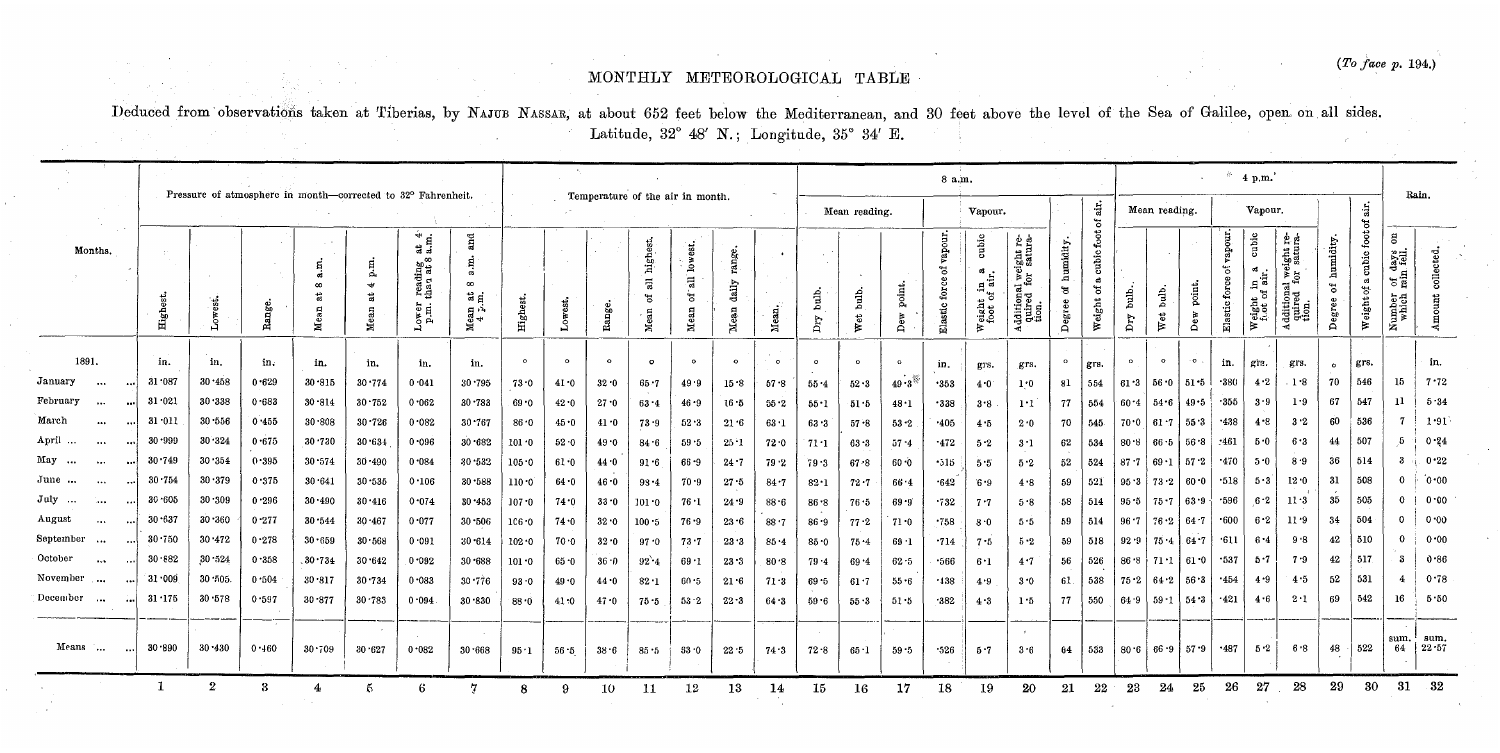at  $4 \,$  p.m. is lower than at  $8 \,$ a.m.; the greatest difference is in June. o·025 inch. The mean for the year at Tiberias was 0"082 inch, being four times greater than in England.

The numbers in column 7 show the mean monthly pressure of the .atmosphere ; the highest wa.s 30·830 inches, iu December, and the next in order  $30.795$  inches, in January; the lowest was  $30.453$  inches, in July, and the next in order 30·506 inches, in August. The mean for the year was 30·668 inches.

The highest temperature of the air in each month is shown in column 8. The first day in the year the temperature reached 90° was April 2nd ; and there were 8 other days in April when the temperature reached or exceeded 90°; iu May 17 days; in.June 27 days; in July, August, and September it reached or exceeded 90° on every day ; in October 23 days; and in November 2 days; thus the temperature reached 90° on 170 days during the year. At Jerusalem the temperature did not reach 90° till .June 9th, and there were only 28 days in the year on which the temperature was so high as 90°. At Tiberias the temperature was 101° on April 30th, it reached or exceeded 100° in May on 4 days; in June on 15 days; in July on 24 days; in August on 28 days; in September on 7 days; and in October on one day; thus on 80 days in the year the temperature reached or exceeded 100°. The highest temperature in the year at Tiberias was 110°, on June 9th; at Jerusalem the highest in the year was 97°, on June 10th and August 8th.

The lowest temperature of the air in each month is shown in column 9. The lowest in the year was 41°, on both January 30th and December 26th. The next lowest was 42°·0, on February bth, 25th, and 26th, and on December 25th; and from February 27th till the 25th of December there was no temperature as low as  $42^{\circ}$ , the nearest approach being  $45^{\circ}$  on February 27th, and March 1st, 2nd, and 3rd. At Jerusalem the lowest in the year was  $30^{\circ}$ , on the nights of February 25th and December 26th; and there were 52 nights in the year when the temperature was as low or lower than 40°.

The yearly range of temperature was  $69^{\circ}0$ ; at Jerusalem it was 67°·0.

The range of temperature in each month is shown in column 10 ; and these numbers vary from 27° in February, to 49' in April.

In column 11 the mean of all the high day temperatures in each month is shown. The lowest was  $63^{\circ}4$  in February, being  $12^{\circ}9$  higher than that at Jerusalem ; the next in order were 65°·7 in January, and 73'·9 in March; the highest was  $101^\circ$  in July, and the next in order were  $100^\circ 5$ in August, and  $98^{\circ}4$  in June. At Jerusalem the lowest were  $50^{\circ}5$  in February,  $51^{\circ}2$  in January, and  $55^{\circ}4$  in December; the highest were 89°<sup>6</sup> in August, 86°<sup>8</sup> in July, and 86°<sup>6</sup> in June. The mean for the year at Tiberias was 85°·5; at Jerusalem it was 72°·1.

In column 12 the mean of all the low night temperatures in each month is shown; the lowest was 46°9 in February, the next in order were 49°<sup>9</sup> in January, and 52°<sup>3</sup> in March; the highest was 76°<sup>9</sup> in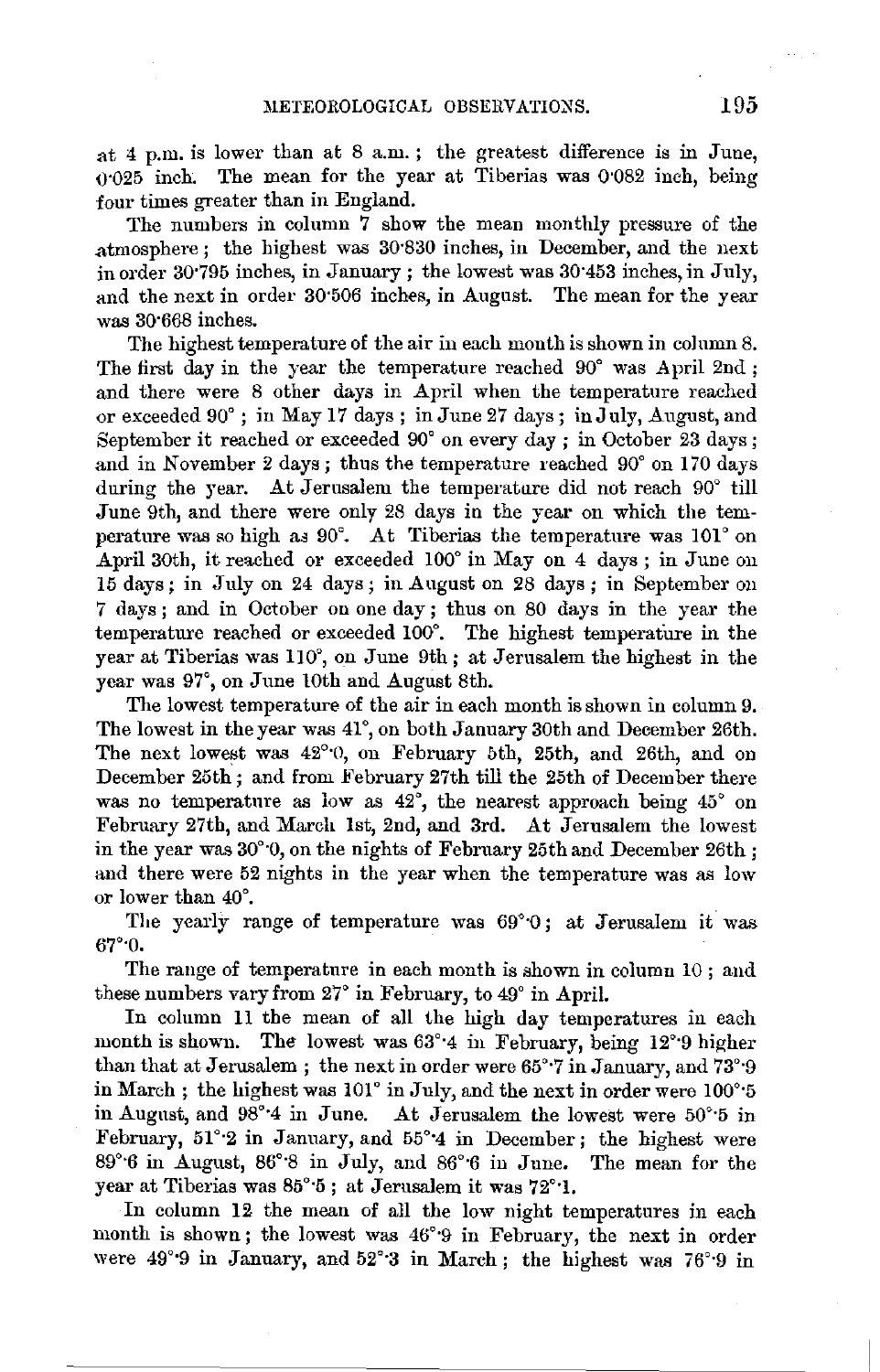August, and the next in order were 76°·1 in July, and 73°·7 in September. At Jerusalem the lowest were 38°·2 in February, 40°·5 in January, and 42°·3 in March; the highest were 66°·9 in August, 66°·0 in July, and 62°·4 in September. At Tiberias the yearly value was 63°·0 ; at Jerusalem it was 53°·7.

In column 13 the mean daily range of temperature is shown in each month ; the smallest was 15°·8 in January, and the next in order were 16°<sup>\*</sup>5 in February, and 21°<sup>\*6</sup> in both March and November; the greatest was 27°·5 in June, and the next in order were 25°·1 in April, and 24°·9 in July. At Jerusalem the smallest were 10'·7 in January, 11°·0 in December, and 12°·3 in February. At Tiberias the mean daily rauge for the year was 22°·5 ; at Jerusalem it was 18°·4.

The mean temperature of the air, as found from the maximum and minimum temperatures only, is shown in each month in column 14. The lowest was  $55^{\circ}2$  in February, and the next in order were  $57^{\circ}8$  in January, and 63°·1 in March; the highest was 88°·7 in August, and the next in order were 88°·6 in July, and 85°·4 in September. At Jerusalem the lowest temperatures were 44°·4 in February, 45°·9 in January, and 49°·9 in December; and the highest were 78°·2 in August, 76°'4 in July, and 73°6 in September. At both Tiberias and Jerusalem the mean temperature increased month by month from the minimum in February to the maximum in August, then decreased month by month to the end of the year. At Tiberias the yearly value was 74°·3; at Jerusalem it was 62°·9.

The numbers in the 15th and 16th columns are the mean readings of a dry and wet-bulb thermometer, taken daily at 8 a.m. If those in column 15 be compared with these in column 14, it will be seen that those in column 15 were a little higher in March and May, and a little lower in all other months. The mean for the year was 72°·8, differing by **1** °·5 from the mean of the year as determined by the use of the maximum and minimum thermometers ; should this be the case in future years, the mean temperature may be approximately determined by a single reading of the thermometers taken daily at 8 a.m.

The numbers in the 17th column are the temperature of the dew point, or that temperature at which the air would. be saturated by the quantity of vapour mixed with it ; the smallest difference between these numbers and those in column 15 was 6'·1 in January; from April to November the smallest difference was 13°·7 in April, and the largest, 19°·3 in May.

The numbers in column 18 show the elastic force of vapour, or the length of a column of mercury in inches corresponding to the pressure of vapour ; the smallest was 0'338 inch, in February, and the largest 0·758 inch, in August.

In column 19 the weight in grains of the water in a cubic foot of air is shown ; it was less than 4 grains in February, and as large as 8 grains in August.

In column 20 the additional quantity of water required to saturate a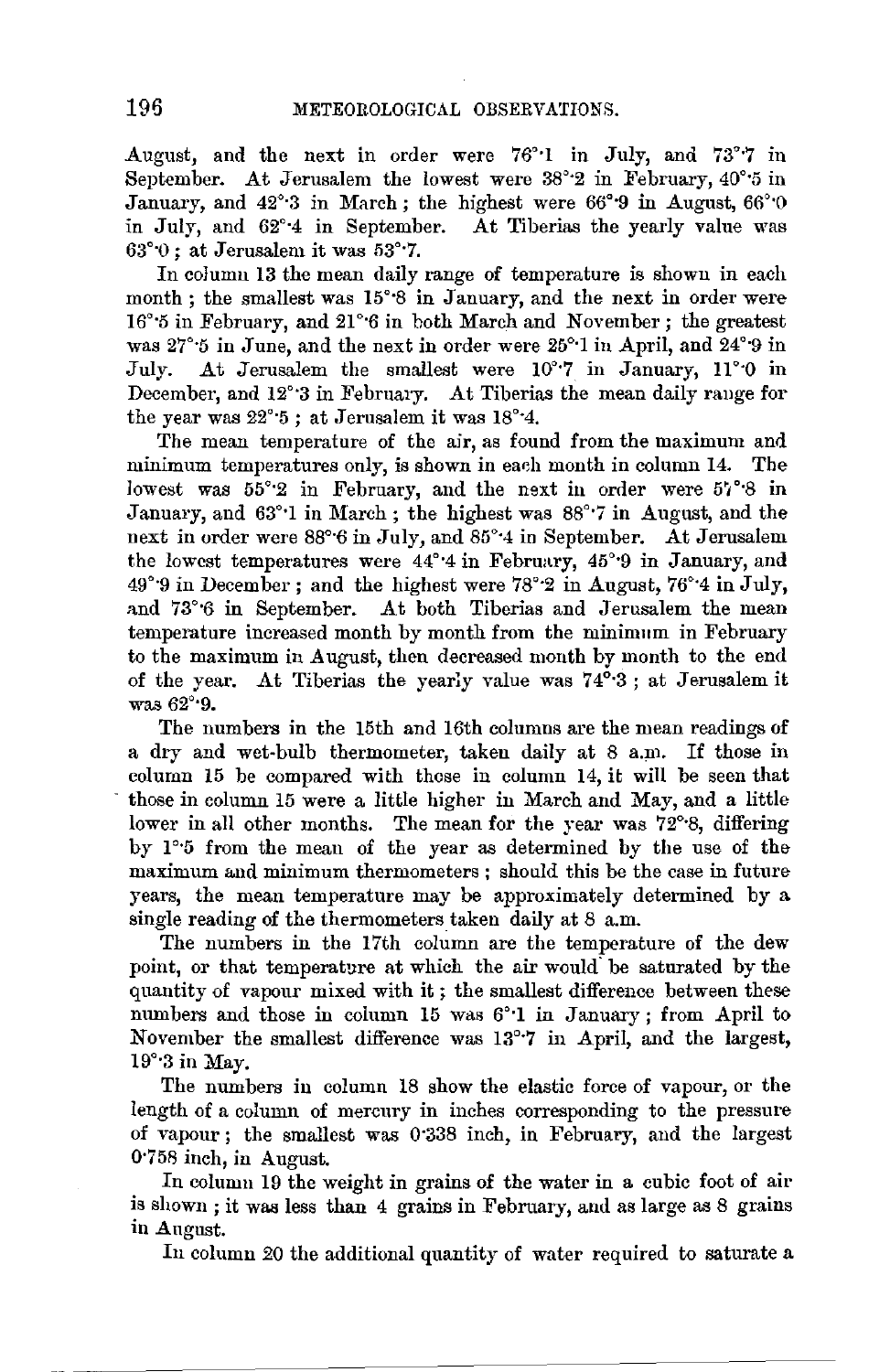$cubic$  foot of air is shown; it was as small as one grain in January, and as large as  $5\frac{3}{4}$  grains in July.

The numbers in column 21 show the degree of humidity of the air, saturation being represented by 100; the largest numbers appear from December to April, and the smallest from May to November, the smallest  $of$  all was 52 in May.

The numbers in column 22 show the weight in grains of a cubic foot of air, under the mean atmospheric pressure, temperature, and humidity of the air; the largest numbers were in January and February, decreasing to the smallest in July and August, and then increasing to the end of . the year.

In columns 23 and 24 are the mean readings of a dry and wet-bulb thermometer taken daily at 4 p.m. By comparing the numbers in column 15, with those in column 23, the increase of temperature from 8 a.m. to 4 p.m. is shown; in February and December the increase was only 5°·3, and in June was as much as 13°·2.

In column 25 the temperature of the dew point at 4 p.m. is shown. By comparing these numbers with those in column 17, it will be seen that the temperature of the dew point in the months of January, February, March, November, and December was higher than that at 8 a.m. by  $2^{\circ}$  2, 1<sup>o</sup><sup>-</sup>4, 2<sup>o</sup><sup>-</sup>1, 0<sup>o</sup><sup>-7</sup>, and 2<sup>o</sup><sup>-</sup>8 respectively, and lower than at 8 a.m. in the remaining months. The numbers in this column are smaller than those in column 23 by 9°·8 in January, increasing to 35°·3 in June, then decreasing to 10°·6 in December; these differences between the temperature of the air and that of the dew point are very much larger than those at 8 a.m., in June and August it was more than twice as large.

Frequently in the months from May to August, and on one day in October, at 4 p.m., the reading of the dry-bulb thermometer exceeded that of the wet by 25° or more, and the temperature of the dew point was from 41° to 55° lower than the temperature of the air, as shown hy the  $f$ ollowing table: $-$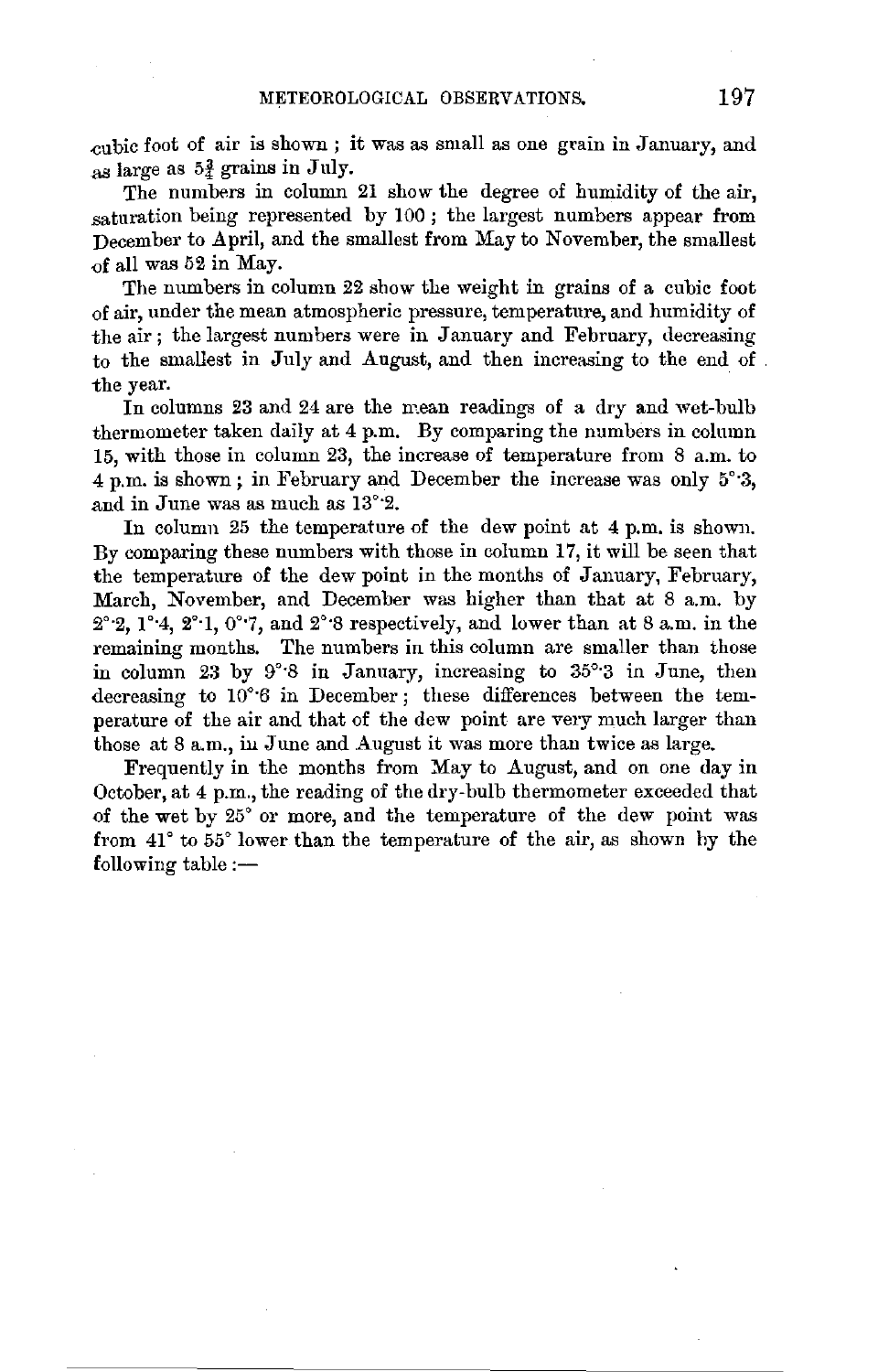|                     |                      |                      |               | Reading of | Temperature          | Temperature<br>of       |  |  |  |  |  |
|---------------------|----------------------|----------------------|---------------|------------|----------------------|-------------------------|--|--|--|--|--|
| Month and Day.      |                      |                      | Dry.          | Wet.       | of the<br>Dew Point. | Dew Point<br>below Dry. |  |  |  |  |  |
|                     |                      |                      | Ō             | $\circ$    | $\circ$              | ۰                       |  |  |  |  |  |
| April 30            |                      | $\ddot{\phantom{0}}$ | 99.0          | 73.0       | 57.9                 | 41.1                    |  |  |  |  |  |
| May<br>2            | . .                  |                      | 99.0          | 71.0       | 54.8                 | 44.2                    |  |  |  |  |  |
| 3                   | $\ddot{\phantom{0}}$ | . .                  | 99.0          | 70∙0       | 53.2                 | 45.8                    |  |  |  |  |  |
| 4                   |                      | . .                  | 99.0          | 70 0       | 53.2                 | 45.8                    |  |  |  |  |  |
| 5                   | . .                  | . .                  | $99 - 0$      | 67 0       | 48.4                 | 50 6                    |  |  |  |  |  |
| 6                   | ú.                   | . .                  | 96.0          | 70.0       | 54.7                 | 413                     |  |  |  |  |  |
| 19                  | $^{\circ}$           | . .                  | 95.0          | 70 O       | 55.0                 | 40 0                    |  |  |  |  |  |
| 8<br>June           |                      | $\ddot{\phantom{0}}$ | 107.0         | 75 .0      | 58.0                 | 49.0                    |  |  |  |  |  |
| 9                   |                      | $\ddot{\phantom{0}}$ | 107.0         | 71 O       | 51 9                 | 55 1                    |  |  |  |  |  |
| 10                  |                      | . .                  | 105.0         | 76.0       | 60.3                 | 447                     |  |  |  |  |  |
| 11                  |                      | . .                  | 102.0         | 74.0       | 58.3                 | 43.7                    |  |  |  |  |  |
| 21                  |                      | . .                  | 101.0         | $75 - 0$   | 60.2                 | 40.8                    |  |  |  |  |  |
| 22                  | $\ddot{\phantom{1}}$ | $\ddot{\phantom{a}}$ | $101 - 0$     | 75.0       | 60.2                 | 40.8                    |  |  |  |  |  |
| 23                  |                      | . .                  | $101 \cdot 0$ | 75 O       | 60.2                 | 40.8                    |  |  |  |  |  |
| $_{\rm July}$<br>12 |                      | . .                  | 101.0         | 72 0       | 55.5                 | 45.5                    |  |  |  |  |  |
| 13                  |                      | . .                  | 103.0         | 71 O       | 53 · 1               | 49.9                    |  |  |  |  |  |
| 14                  |                      |                      | 105.0         | 71.0       | $52 - 6$             | 52.4                    |  |  |  |  |  |
| 15                  | . .                  | $\ddot{\phantom{0}}$ | $103 - 0$     | 75.0       | 59.3                 | 43.7                    |  |  |  |  |  |
| 3<br>Aug.           |                      | . .                  | 102.0         | 76 0       | 61.4                 | 40.6                    |  |  |  |  |  |
| 6                   |                      | ٠.                   | 102.0         | 72.0       | 55.2                 | 46.8                    |  |  |  |  |  |
| 7                   |                      |                      | 102.0         | 75.0       | $59 - 9$             | 42.1                    |  |  |  |  |  |
| 8                   |                      | . .                  | 104.0         | 75 0       | $59 - 1$             | 44.9                    |  |  |  |  |  |
| Oct. 22             |                      | . .                  | $93 - 0$      | 67 0       | $51 \cdot 1$         | 41.9                    |  |  |  |  |  |

In column 26 the elastic force of vapour is shown, and by comparing the values with those in the same month at 8 a.m., we find that in April it was smaller at 4 p.m. by 0.011 inch, increasing to 0.158 inch smaller in August, and larger than at 8 a.m. in the months of January, February, March. November, and December.

In column 27 the amount of water in a cubic foot of air is shown, and the amount was less than at 8 a.m. in every month from April to October.

In column 28 the amount of water required to saturate a cubic foot of air was as large as 12 grains in June, 11.9 grains in August, and 11.3 grains in July; and smaller than 2 grains in both January and February.

In column 29 the degree of humidity is shown; the driest months were from May to August, the value for these months varying from 31 in June to 36 in May.

In column 30 the weight of a cubic foot of air is shown; the smallest was 504 grains in August, and the largest 547 grains in February.

In column 31 are given the number of days of rain in each month; the largest was 16 in December. The total number in the year was 64. At Jerusalem rain fell on 68 days.

In column 32 the monthly fall of rain is given. The heaviest fall of